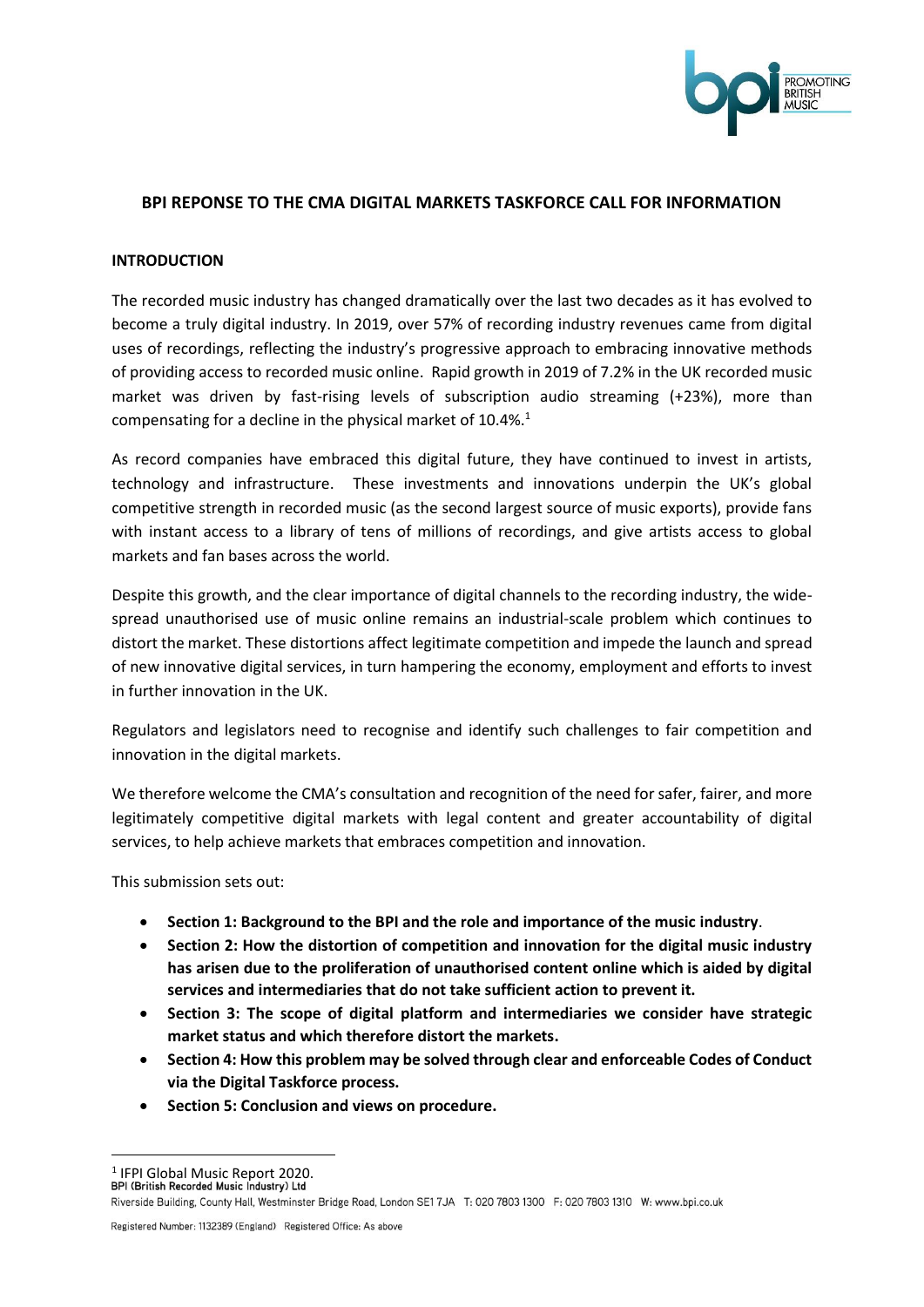

# **1. BACKGROUND**

#### **1.1 About the BPI**

The BPI is the UK record labels' association that promotes British music and champions the UK's recorded music industry – the world's fourth largest and the biggest exporter of recorded music in the world after the US. The BPI helps to safeguard the rights of its members and of all the artists, performers and record label members of collecting body PPL – who collectively create around 99 per cent of all legitimate sales and streams of music in the UK. The BPI's membership consists of over 450 independent labels and the UK's three 'major' companies, which together account for up to 85 per cent of legitimate domestic music consumption.

The BPI leads in its world-class content protection work, which seeks to promote the value of music and support an eco-system in which creators can thrive. It helps to tackle infringing activity and encourages legal consumption of music so that artists, labels and rights holders can get secure a fair reward for their investment in creativity and can keep producing more new music for fans to enjoy across streaming, digital and physical formats.

In 2019 UK artists were responsible for one in nine artist albums sold worldwide. The BPI helps to promote British music overseas through numerous trade missions as well as through the *[Music Exports](https://www.bpi.co.uk/news-analysis/music-export-growth-scheme/)  [Growth Scheme](https://www.bpi.co.uk/news-analysis/music-export-growth-scheme/)*, which since 2014 has awarded over £4 million in government funding to over 250 music projects benefitting mainly independently-signed artists. The BPI provides valuable insights, training and networking with its free masterclasses and presentations and through its *[Music & Tech](https://www.bpi.co.uk/the-music-tech-springboard-programme/)  [Springboard Programme](https://www.bpi.co.uk/the-music-tech-springboard-programme/)*, *BPI Insight Sessions, Equality Training Programme, WisdomWednesday*  events, and its authoritative yearbook and reports. In 2018 is set up *[The BRITs Apprentice Scheme](http://www.brittrust.co.uk/apprenticeships/)* to give new opportunities to young people from diverse backgrounds to enter the music business.

The BPI certifies *[The BRIT Certified Awards](https://www.bpi.co.uk/brit-certified/)* – the iconic Platinum, Gold and Silver Awards Programme; co-owns the *Official Charts*; owns and organises *The BRIT Awards with Mastercard –* which, through the BPI's charitable arm, *[The BRIT Trust](http://www.brittrust.co.uk/)*, has helped to raise over £27m for music education and wellbeing charities, including the BRIT School and Nordoff-Robbins music therapy. The BPI is also home to the *Hyundai Mercury Prize*.

#### **1.2 The role and importance of the music industry**

The music industry in the UK plays an important role – economically and culturally. Economically, the UK's music industry is worth £5.2 billion annually to the UK economy as well as giving the UK enviable 'soft power' around the world. In 2019, UK record labels generated domestic revenues of over £1billion, marking five years of successive growth after a period in which revenues suffered as a result of digital disruption.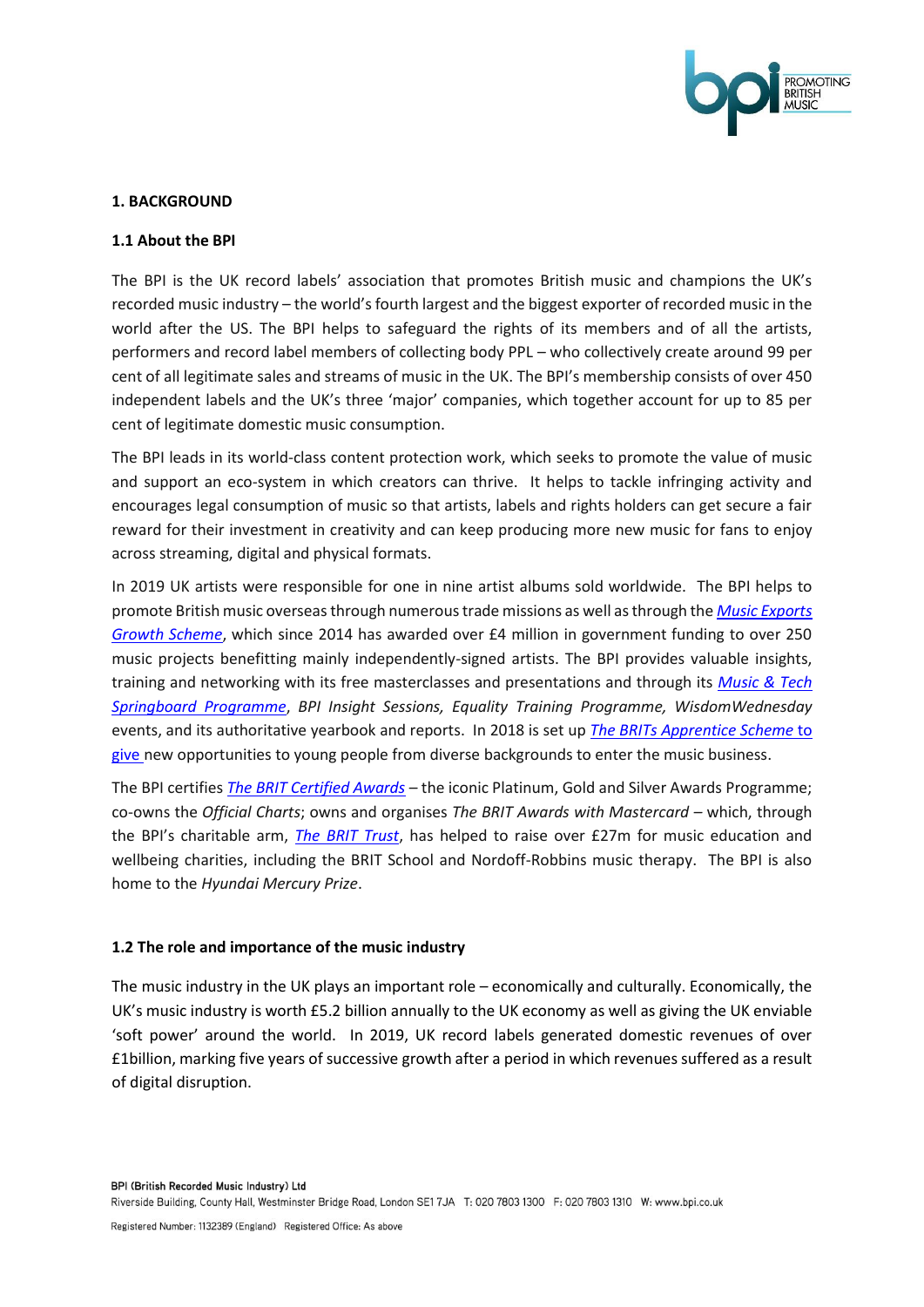

This economic success leads in turn to more investment back into creating more music – including unearthing and developing new British talent from a diverse range of background and making music across a breadth of genres. As with many creative industries, the role of the creative investor is to be in a position to take risks in order to achieve success – and in music means that for every Ed Sheeran or Adele who achieve huge global success, there are many more who don't make it. This 'virtuous circle' of investment also serves consumers well, providing a pipeline of exciting new music for fans to enjoy alongside extensive access to music catalogue through an increased range of ways to listen.

The success of the UK recorded music sector also plays a vital global role, with the British labels' heritage and continued investment in music making the UK the second largest exporter of music in the world (with export income of c £500 million in 2019, and with one in nine albums sold globally by a British artist. In addition, this global position plays an important 'soft power' role – particularly valuable to the UK's competitiveness post Brexit and in seeking to secure free trade agreements. However, the global market is becoming increasingly competitive, with new markets developing as music creators, and streaming increasing in many territories – and while the UK's global recorded income is growing, global share has declined over the last few year to around 10% from a high of 17% in 2015. In this increasingly competitive global landscape it is all the more important that labels invest heavily in new music and the promotion of artists around the world.

# **2. THE DISTORTION OF COMPETITION AND INNOVATION FOR THE DIGITAL MUSIC INDUSTRY**

The music industry was one of the first to feel the effects of the challenges posed to copyrightdependent creative businesses by the emergence of the internet in the early 2000s. Prior to returning to growth in 2015, the industry experienced more than 15 years of significant revenue decline mostly due to the large-scale unauthorised use of music online. This included sites launched in the early 2000s such as The Pirate Bay and Napster – and while legitimate streaming services have helped rebalance the system and enabled growth in recent years, unauthorised use of music online remains an industrial-scale problem for the recording industry. One recent study quantified the commercial value of music digital piracy in 2015 at USD 29 billion worldwide, and estimated that it could grow to USD 53 – USD 117 billion in 2022.<sup>2</sup> As noted in that study, the weight of academic research concludes that piracy imposes significant economic harm on legitimate music revenues. In the UK, the commercial value of digital music piracy in 2019 stood at £1.15 billion, with losses to industry revenues of £122.4 million.

The music industry was also one of the first to respond to these digital challenges, and the industry's return to growth has been facilitated (in large part) by the labels licensing their music to a plethora of (legitimate and responsible) online audio and audiovisual content services with new and innovative business models.

<sup>2</sup> *Frontier Economics Ltd, "The Economic Impact of Counterfeiting and Piracy. A Report Prepared for BASCAP and INTA",* p.28-33 (2017), available at [https://cdn.iccwbo.org/content/uploads/sites/3/2017/02/ICC-BASCAP-](https://cdn.iccwbo.org/content/uploads/sites/3/2017/02/ICC-BASCAP-Frontier-report-2016.pdf)**[Frontier-report-2016.pdf](https://cdn.iccwbo.org/content/uploads/sites/3/2017/02/ICC-BASCAP-Frontier-report-2016.pdf)**<br>BPI (British Recorded Music Industry) Ltd

Riverside Building, County Hall, Westminster Bridge Road, London SE1 7JA T: 020 7803 1300 F: 020 7803 1310 W: www.bpi.co.uk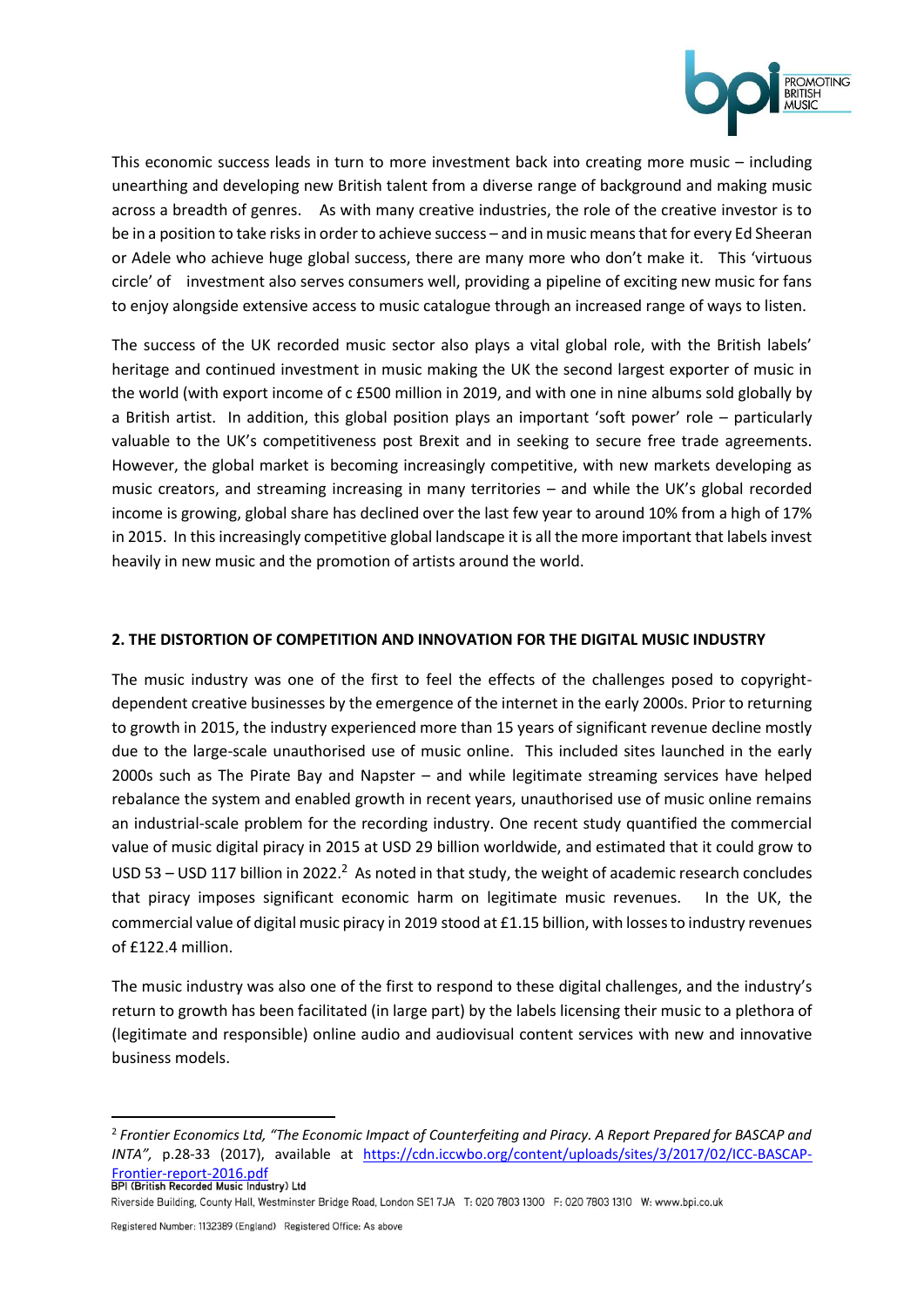

The BPI and its members have also gone to additional considerable lengths to tackle the unauthorised distribution of music online, as further described in section 2.1 below. However, unauthorised content continues to be prevalent online across a variety of different types of platforms and services, from the illegal sites and social media platforms that host (and take insufficient action to address) infringing content, to a range of intermediaries that support (and often profit from) pirate websites by providing them with services that help them to run their business.

Allowing such unauthorised activity to go unchecked, without means for proper redress to prevent it, creates a distorting effect on fair and properly functioning content markets. This is because right holders and responsible and legitimate digital services are forced to compete with providers of unauthorised content, which are able to offer commercial entertainment content to stream or download for free, or at heavily reduced prices, and without respecting legitimate commercial terms such as official release dates. The sites providing or facilitating access to unauthorised content are often in jurisdictions where legal remedies are unavailable, and are frequently assisted by online intermediaries who are often themselves hosted or domiciled in jurisdictions where rights are difficult to enforce.

Not only does this reduce the revenue of licensed online music services, undermining legitimate competition and the ability of digital services to invest in innovation, it diminishes the attractiveness of licensed music online, directly reduces the music sector's revenues (damaging the UK economy, employment and reducing investment in new artists and creative content), and nay inhibits the development of new legal digital markets altogether.

It is also worth noting that in addition to being harmful to legitimate competition and to the consumer interest, such behaviours are also linked to wider consumer harms. Many unauthorised sites, for example, contain large numbers of links to harmful content such as pornography without any warnings or age restrictions, have insufficient data protocols that facilitate phishing or are funded by unlicensed gambling advertising. Advertising for non-Gambling Commission licensed gambling sites accounts for 60% of advertising found on the Infringing Website List (IWL) held by the UK's Police Intellectual Property Crime Unit (PIPCU).

In summary, the failure of many major online services to take reasonable measures to prevent or reduce the unauthorised use of content, coupled with the misapplication of liability privilege provisions which can artificially distort licensing negotiations not only deprives right holders of their legitimate income, but also creates unfair competition in the digital music services market and supports consumer harm.

# **2.1 Need for action**

In recent years, the BPI and its label members have gone to great lengths to tackle these issues. As well as working with many digital companies to license their content, music labels have invested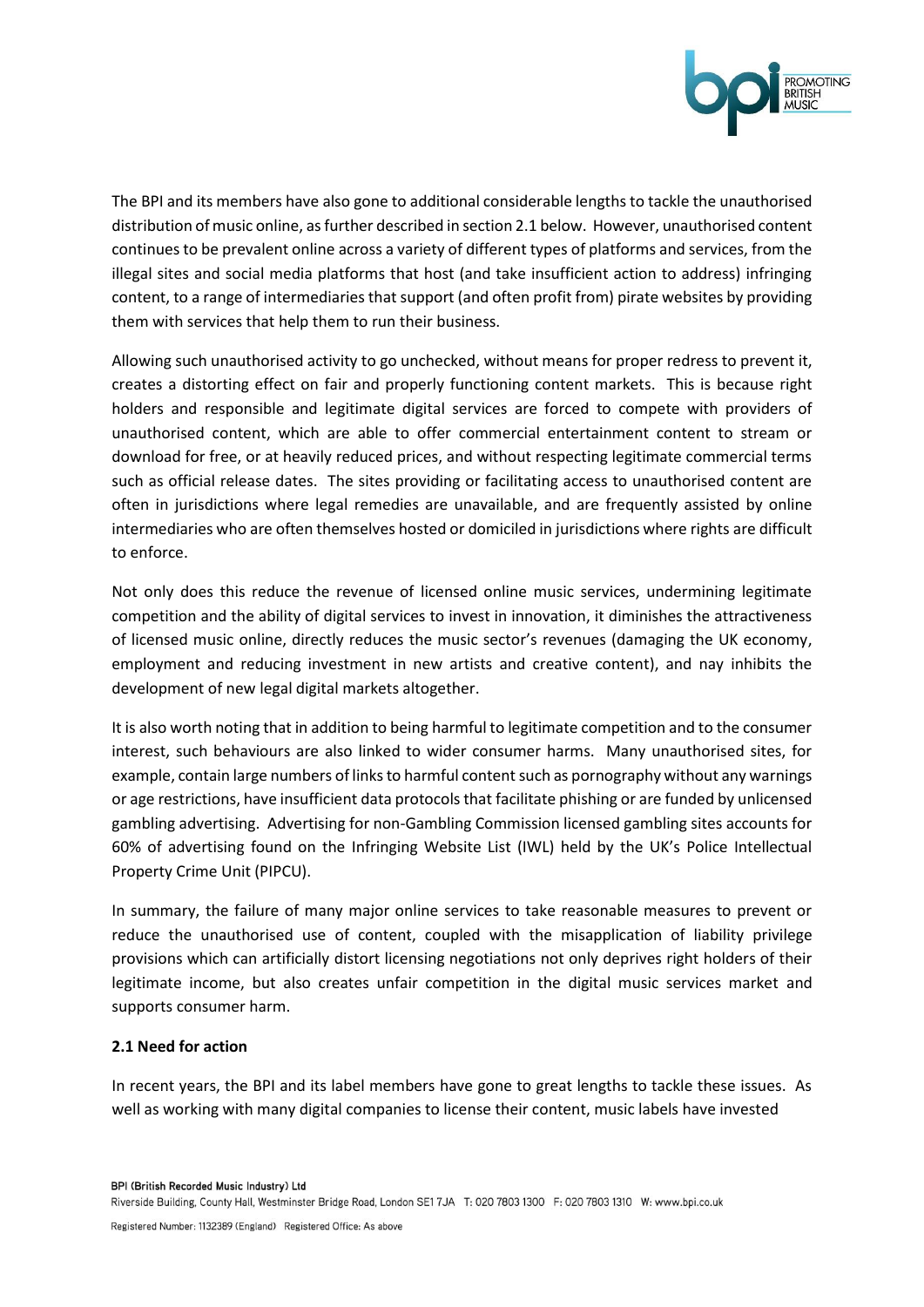

heavily in content protection work. This involves extensive monitoring and issuing of notifications to platform operators to remove links to illegal copies of UK labels' music, legal actions, criminal investigations, consumer education campaigns and, in the UK, anti-piracy roundtables, convened by Government, to encourage voluntary commitments to tackle infringing material

These roundtables have produced some modest progress - for example Facebook has introduced new measures to proactively identify and remove links to illegal websites ion its platform. However, across the markets as a whole there remain many significant issues; and the voluntary nature of these processes have emphasised the inherent weaknesses in securing sustained, reliable action. While voluntary measures agreed between rightsholders and platform may go some way to addressing these issues, and are in principle an attractive vehicle for resolving issues, we remain concerned that they are effective only with platforms that themselves are committed to eradicating illegal content, and achieve little in respect of platforms for whom that is not a priority goal.

It is important to note that introducing any Codes of Conduct must not prejudice the copyright liability regime that already exists for digital services. Services which play an active role and feature unauthorised content may be liable for copyright infringement and their potential liability under the existing copyright regime should not be affected. Any Code of Conduct style regime that comes into force in the UK pursuant to this process should not give active digital services any new liability privileges. However, Codes of Conduct could play a valuable, complementary, role in the event that such digital platforms fail to take sufficient action against infringing content.

Furthermore, in practice it has frequently proven impossible to pursue effective legal action against illegal websites. Services making money on the back of unauthorised online distribution of music can establish themselves almost anywhere, while providing copyright infringing content across borders and simultaneously in any number of territories. The operators act in anonymity, protected by shell companies, domain name privacy services, or both; and the digital services and intermediaries upon which these illegal websites rely for internet services (including search engines, payment providers, advertising networks, ISP hosting services) generally do not require their (business) customers to provide proof of their true identity and contact details and continue to provide services even where they have clear knowledge that their customer is infringing copyright.

The copyright liability regime has not proved effective in creating digital content markets that are undistorted by illegal competition - indeed, illegal competition remains highly prevalent and largely unconstrained. Legal actions are too difficult and slow, "notice and takedown" too fragmented and reactive, and entirely voluntary cooperation in Roundtables too ineffective to deliver to consumers digital markets where illegal content is the exception, rather than the rule.

There is clear need to provide for different and truly effective measures and procedures to ensure digital services play their part in reducing unauthorised uses and allow for fair and legal competition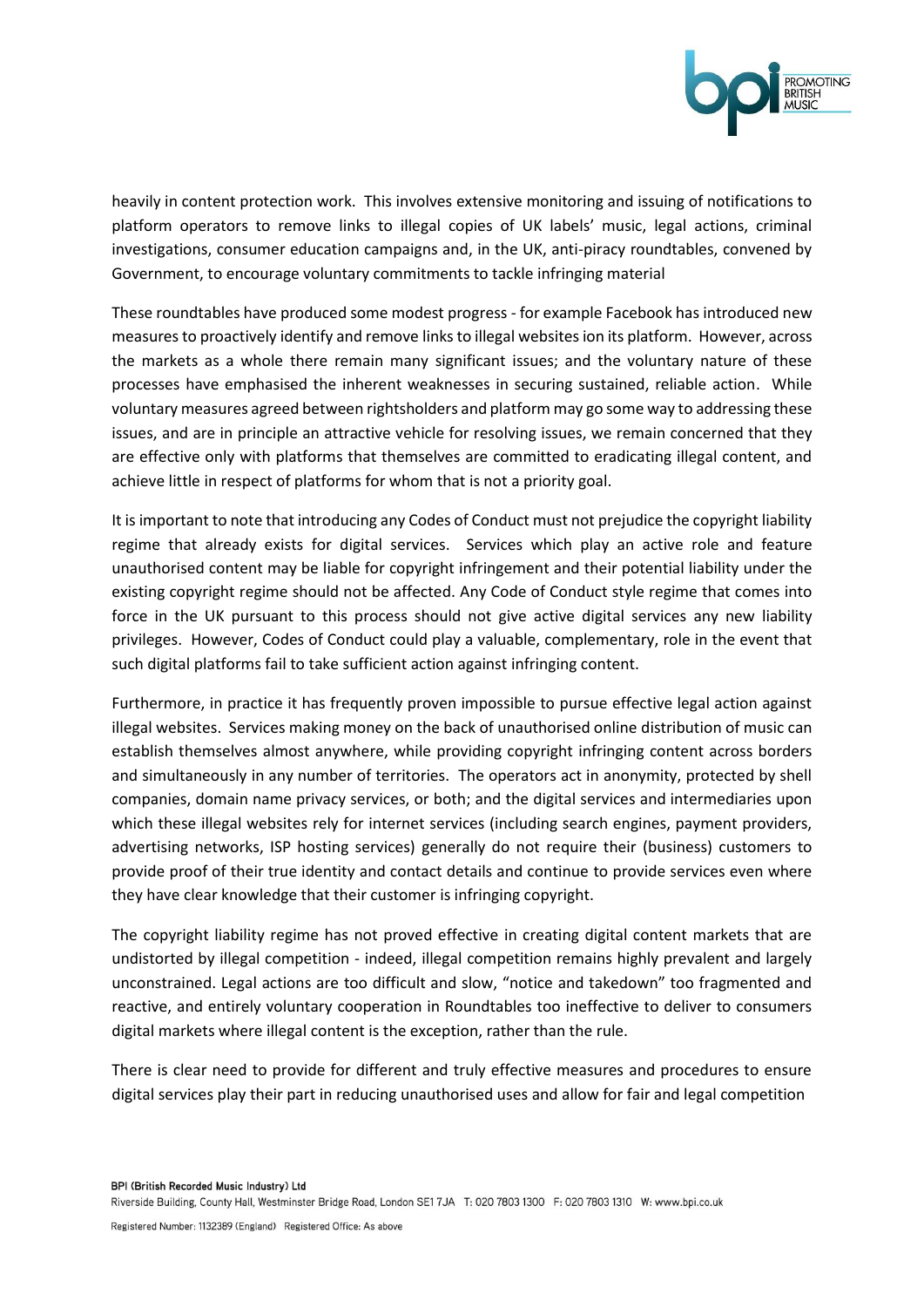

and innovation in the digital market place. Indeed, a well-functioning market where IP rights are effectively enforced is key to achieving a level playing field among all businesses, increasing consumers' trust in the digital marketplace and ensuring legal certainty, transparency and a healthy ecosystem where all its participants are fairly rewarded. An essential feature of this is the adoption of robust responsibilities and obligations for digital platforms, including intermediaries. Until that is achieved, the digital market will not perform to its full potential. We offer further thinking on the remedies that the Codes of Conduct might include in section 4 of this submission.

# **3. SCOPE: DIGITAL PLATFORMS AND INTERMEDIARIES WITH STRATEGIC MARKET STATUS DISTORTING THE MARKETS**

This submission focusses on two types of digital service which currently distort the market for digital content through their failure to take effective action to reduce infringement. The first are hosting platforms, such as social media companies and online marketplaces, which may host infringing content themselves or link to it; the second category are online intermediaries which provide a variety of internet services to infringing websites. Digital intermediaries can play a crucial role in the fight against unauthorised use of content because they are often best placed to stop or prevent online copyright infringements. These intermediaries span a range of different types of platforms, businesses and behaviours, including search engines; content delivery networks (CDNs); internet access providers; hosting service providers; payment providers; domain registrars and registries; advertisers and online advertising networks; app store operators.

The services in these two categories might in certain cases attract liability for their role in committing or facilitating copyright infringement or in other circumstances might be able to claim the benefit of liability 'safe harbours'. However, in both cases, regardless of the position under copyright law, the services should be under a duty of care to take reasonable steps to ensure that they do not host infringing content or assist sites that are committing copyright infringement, by providing services to them. It is only if legitimate companies hosting content or providing services are under a 'duty of care' to take reasonable measures to reduce infringement online that the enormous scale of online piracy can be effectively reduced and legitimate competition in content markets promoted.

The current lack of such responsibilities and obligations is frustrating given that, in recent years, technology has advanced by leaps and bounds, enabling the accomplishment of tasks that would have been unimaginable when the current laws were written. Today, many of these companies are among the world's most sophisticated and innovative, and well-positioned to take reasonable steps to prevent their services being used to facilitate the distribution of illegal content. If they fail to fulfil these responsibilities, the risks are significant – the UK's cultural sector's eco-system (in particular when it comes to the creation of new content) could be harmed, and UK economic growth and digital innovation hampered.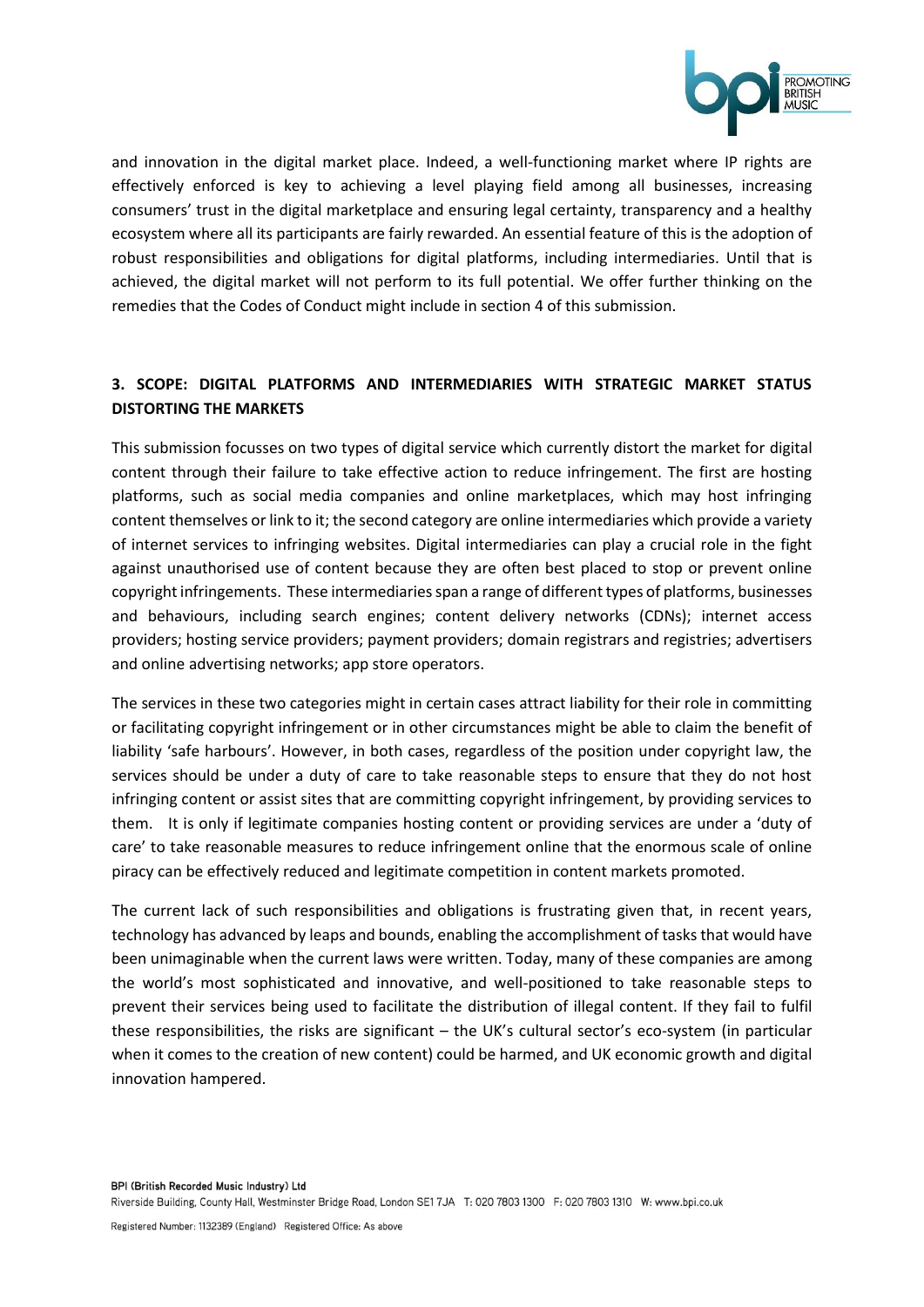

We therefore welcome the CMA's recognition that legislative and/or regulatory measures need to be introduced to enhance the accountability of all types of digital services in order to protect and promote competition and innovation in digital markets and to address the anti-competitive effects that can arise from the exercise of market power in those markets. In order to meaningfully do so, any intervention must address the problems that cause this holistically.

In this section, we set out a non-exclusive list of Categories of digital services that we consider have Strategic Market Status and case studies within each category. These are designed to provide an insight and illustrations of the type of services that should be subject to enforceable codes of conduct. It is also worth stressing that this suggested approach would not mean only the largest/most dominant operator in any category having SMS and falling with scope of a Code of Conduct; small and medium sized companies could do almost as much harm as the large ones. For example, some of the online intermediaries that are used by illegal services are relatively small and sometimes provide a go-to service to a particular niche, working in conjunction with other smaller facilitators of illegal activities. If the scope would exclude such small and medium sized companies, it would not risk not fully achieving its objective to provide a digital environment where legitimate competition can take place and innovation can be encouraged. Further, it should be noted that the list of examples given here is by no means exhaustive, and it will be important to ensure that the agreed scope should remain flexible and future proofed given the fast changing nature of the digital market.

#### **3.1 Social Media Platforms**

Apart from their wide use, a number of social media platforms have become major means of distributing infringing music content, both audio and video and including both hosted content and links (including embedded links) to infringing content on hosted external sites. Due to their social nature, these platforms can be used to share and distribute infringing material rapidly and on a massive scale. Further, many other infringing services use social media as marketing platforms. This is in many cases facilitated by the offer of a highly organised service and search functionality, which allow users to find and be served with content of interest, whether authorised or not. Such platforms generate revenues, including from advertising of goods and services based on highly sophisticated targeted capabilities that are possible due to the services' access to large amounts of user data.

Despite a number of these platforms having become central channels for the distribution of infringing music content, thereby distorting the market for legitimate content services, they do little to address the problem (typically relying on overly broad safe harbours and lack of obligations on them to do so).

#### Case Study 1: Twitter

Twitter, Inc is headquartered in California, USA and has entities/offices around the world including in Spain, France, Germany, UK, and Australia.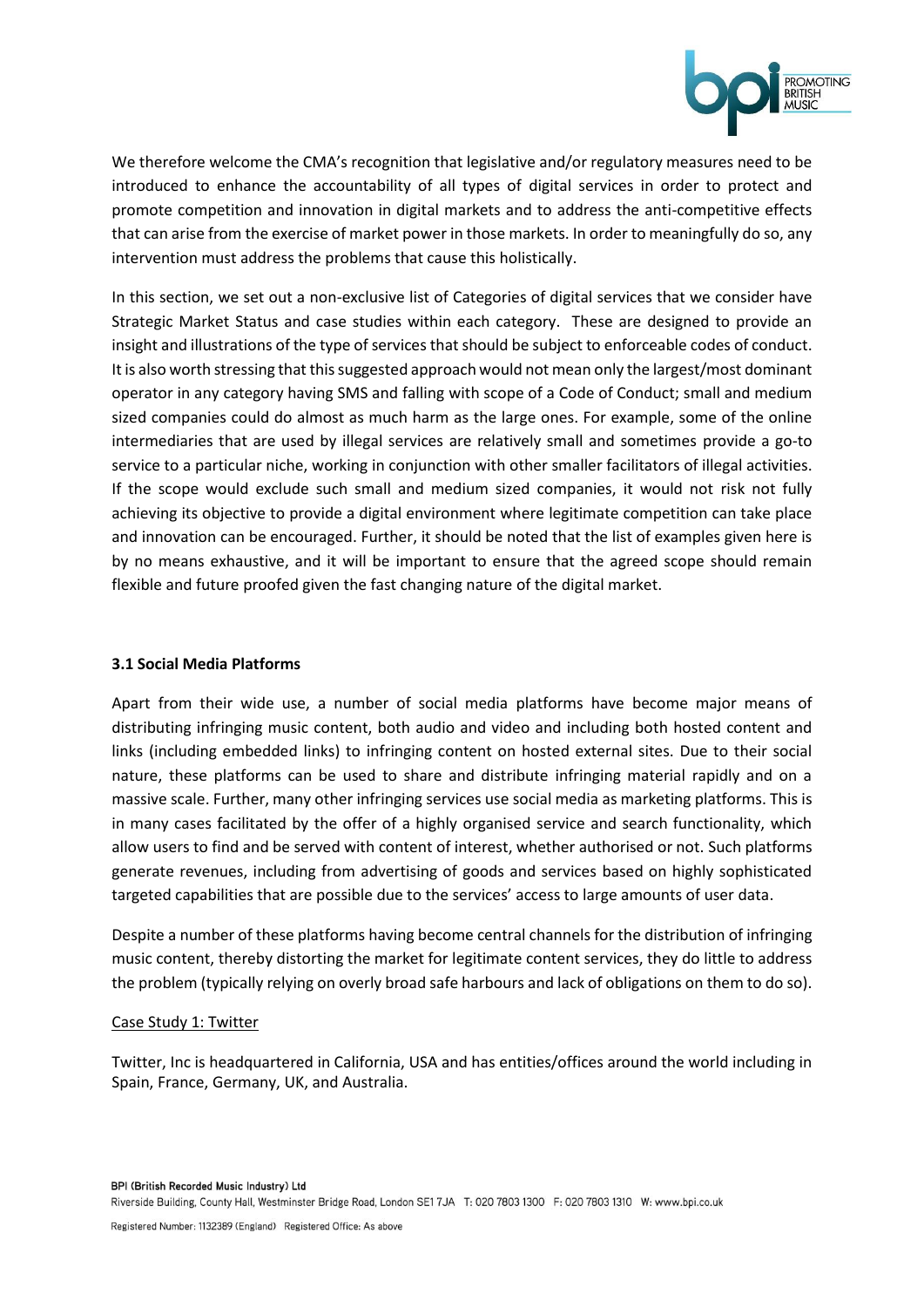

Twitter is a widely used global social networking platform, with reportedly 166 million Monetisable Daily Active Usage worldwide, in Q1 2020.<sup>3</sup> Its core service allows users to post "tweets" of up to 280characters or "retweet" the posts of others. Tweets can include text, URLs that link to external sites and hosted content such as videos. Twitter offers a highly organised service and search functionality, which all allow users to find and be served with content of interest. The platform generates revenues, including from advertising of goods and services. Twitter's technology platform and information database enable them to provide highly sophisticated targeting capabilities for advertisers. Twitter's revenues for the 2019 fiscal year amounted reportedly to USD 3.46 billion.<sup>4</sup>

Apart from being a widely used social media messaging service, Twitter has become a major platform for distributing infringing music content, both by hosting unauthorised music videos and by providing links to unauthorised content on hosted external sites. Due to the social nature of Twitter, its volume of users and ease of access, the platform can be used to share and distribute infringing material rapidly and on a massive scale.

In 2019, Twitter was notified for over one million infringements of music copyrights on its service<sup>5</sup>, including over 50,000 pre-release music infringements. What makes the situation worse is that Twitter does not take steps to prevent any future infringements of content that has been notified nor remove infringements retrospectively. According to IFPI data for the period June 2019 – June 2020, over 15,000 individual titles that were notified to Twitter reappeared on the service. The top 10 tracks reappeared between 10,000 and almost 20,000 times in that timeframe, either as hosted videos or via links to other infringing sites.

What is more, unlike other platforms, Twitter charges rightsholders large amounts of money for the ability to search for tweets on its API that include or link to infringing content, at scale and without a time limitation. In other words, Twitter is not only outsourcing to right holders the task of trying to remove IPR infringements from its platform but is also generating revenue thanks to the presence and large volume of repeat infringements on its platform.

Further, many other infringing services use Twitter as a marketing platform due to Twitter's large user base. When infringing sites add new content, these links can be automatically added to their associated Twitter feed thereby driving new users and more traffic to the infringing service. There are even accounts dedicated to the distribution of pre-release leaks where snippets of the illegal content are being posted. To increase visibility, operators of pirate sites will use the Twitter API to post the same infringing link via many different accounts instantly.

This makes Twitter a clear example of a gatekeeper with strategic market status as it has adopted the role of being a central channel for the distribution of content, and its position means that other markets depend on this; by allowing the proliferation of unauthorised music content on its platform, Twitter severely impacts the ability of legitimate music industry players to compete in a fair market.

<sup>3</sup> https://s22.q4cdn.com/826641620/files/doc\_financials/2020/q1/Q1-2020-Shareholder-Letter.pdf

<sup>4</sup> [https://www.statista.com/statistics/204211/worldwide-twitter-revenue/.](https://www.statista.com/statistics/204211/worldwide-twitter-revenue/)

<sup>5</sup> This figure excludes any data collected through the API agreement between IFPI and Twitter, Inc. All data has been collected directly from IFPI member companies through their own arrangements with 3rd party vendors.<br>BPI (British Recorded Music Industry) Ltd

Riverside Building, County Hall, Westminster Bridge Road, London SE1 7JA T: 020 7803 1300 F: 020 7803 1310 W: www.bpi.co.uk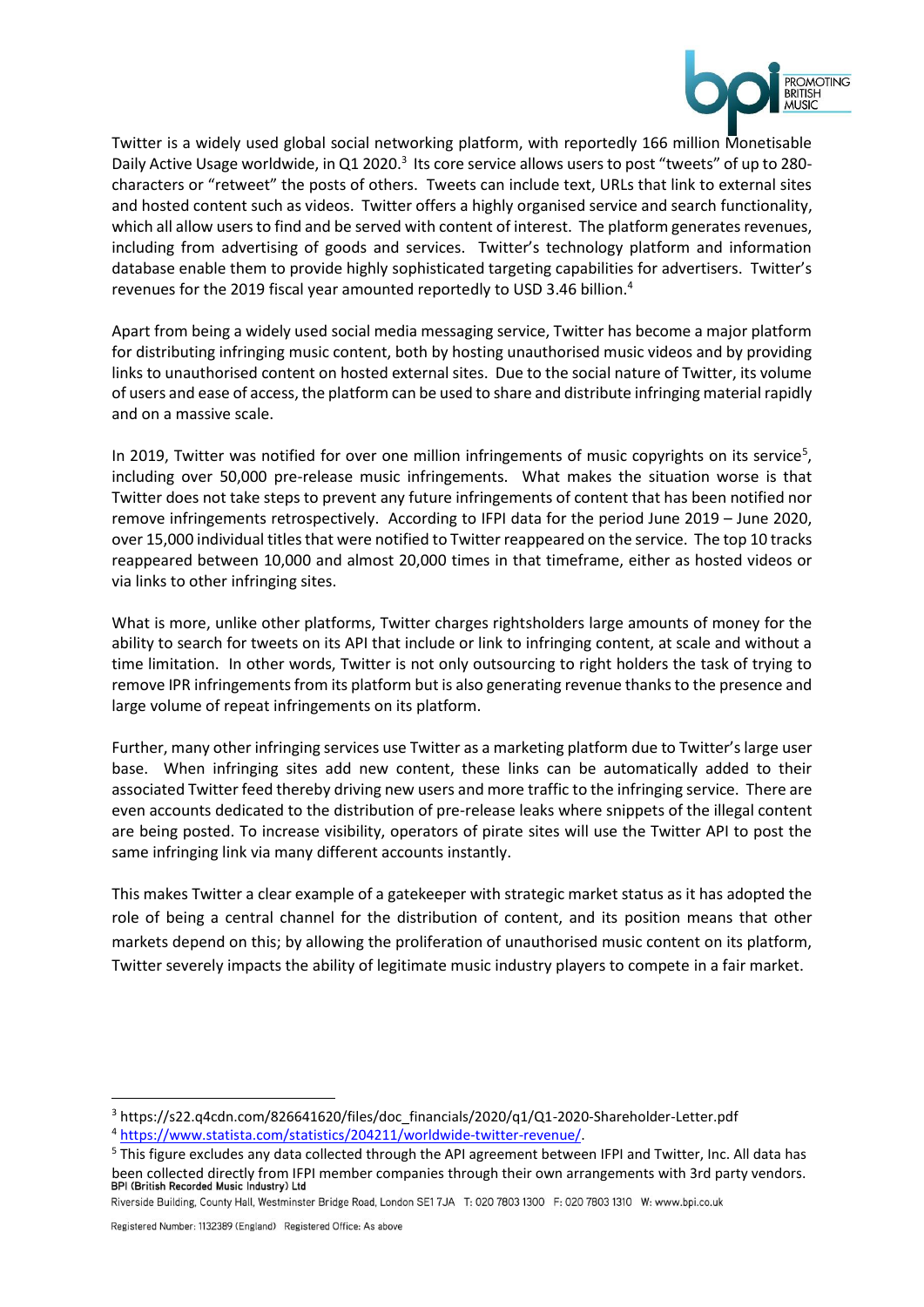#### Case Study 2: Telegram



Telegram is a cloud-based mobile and desktop messaging application which is hugely popular. The service reportedly has 400 million monthly users and is the most downloaded social media application in over 20 countries.<sup>6</sup> The mobile application has been downloaded over 100 million times from the Google Play Store.

All Telegram messages and data are securely encrypted, with an additional layer of end-to-end encryption for "secret chats". Telegram has also deliberately structured itself to protect against disclosure of users' private conversations and personal data. For example, all secret chats are devicespecific and are not part of the Telegram cloud. Telegram's business model is unclear, and it currently appears that it is not operated for profit.

Telegram constitutes a massive problem for music right holders because its functionality is not limited to a pure private messaging function. The service is widely used as platform to share unauthorised music content which can be permanently downloaded or streamed from dedicated channels<sup>7</sup>, groups or bots<sup>8</sup>. Channels and bots are usually open to the public and are very easy to find by using external search engines. "Groups", which are also used as means to share music, can have up to 200,000 members. Telegram undermines the legitimate digital music market by offering features that directly compete with licensed download services and streaming platforms (e.g. a background listening function), without paying anything to right holders.

Right holders around the world have taken action against Telegram, including via litigation in Italy and India. The music industry also reached out directly to Telegram and there has been a limited form of response. For example, Telegram often takes down individually notified infringements in channels or even blocks or removes illegal channels as such. However, it is completely unclear whether it also takes reasonable measures to ensure that the same operators cannot open similar channels, or which measures it takes to prevent illegal uses in general. To date, Telegram has rejected any request from the music industry to enter into a dialogue to discuss a more meaningful approach.

As with Twitter, this position means that Telegram is a gatekeeper with strategic market status. Its role as a central channel for the distribution of content means that other markets depend on it; by allowing the proliferation of unauthorised music content on its platform, Telegram severely impacts the ability of legitimate music industry players to compete fairly.

<sup>6</sup> <https://telegram.org/blog/400-million>

 $7$  Channels are tools for broadcasting one-way messages/content to an unlimited number of subscribers. Channels can be used to push infringing music content to subscribers for download and/or streaming. The content offered on a channel may be curated by the operator or be specific to a particular artist, genre, country or region. Channels typically include a search functionality which allows subscribers to easily locate particular content and/or include a browsable menu of all available content, including music content, news publications, films and television programmes. The selected audio file can be streamed and downloaded. Channels can be private which only allows subscribers that are added by the creator or receive an invitation to join or public which means they can be joined by any Telegram users.

<sup>&</sup>lt;sup>8</sup> Bots are third-party applications that operate within Telegram which can be used as specialised search engines to locate specific music content (e.g. a particular track by a given artist). Unlike a channel, where content is being shared by the operator, the bot is an automated programme that responds to user commands. For example, there are bots that feature commands that allow users to search by song title or artist name and will deliver the search results comprising of available audio files which the user can stream, permanently download and share with other Telegram users.<br>BPI (British Recorded Music Industry) Ltd

Riverside Building, County Hall, Westminster Bridge Road, London SE1 7JA T: 020 7803 1300 F: 020 7803 1310 W: www.bpi.co.uk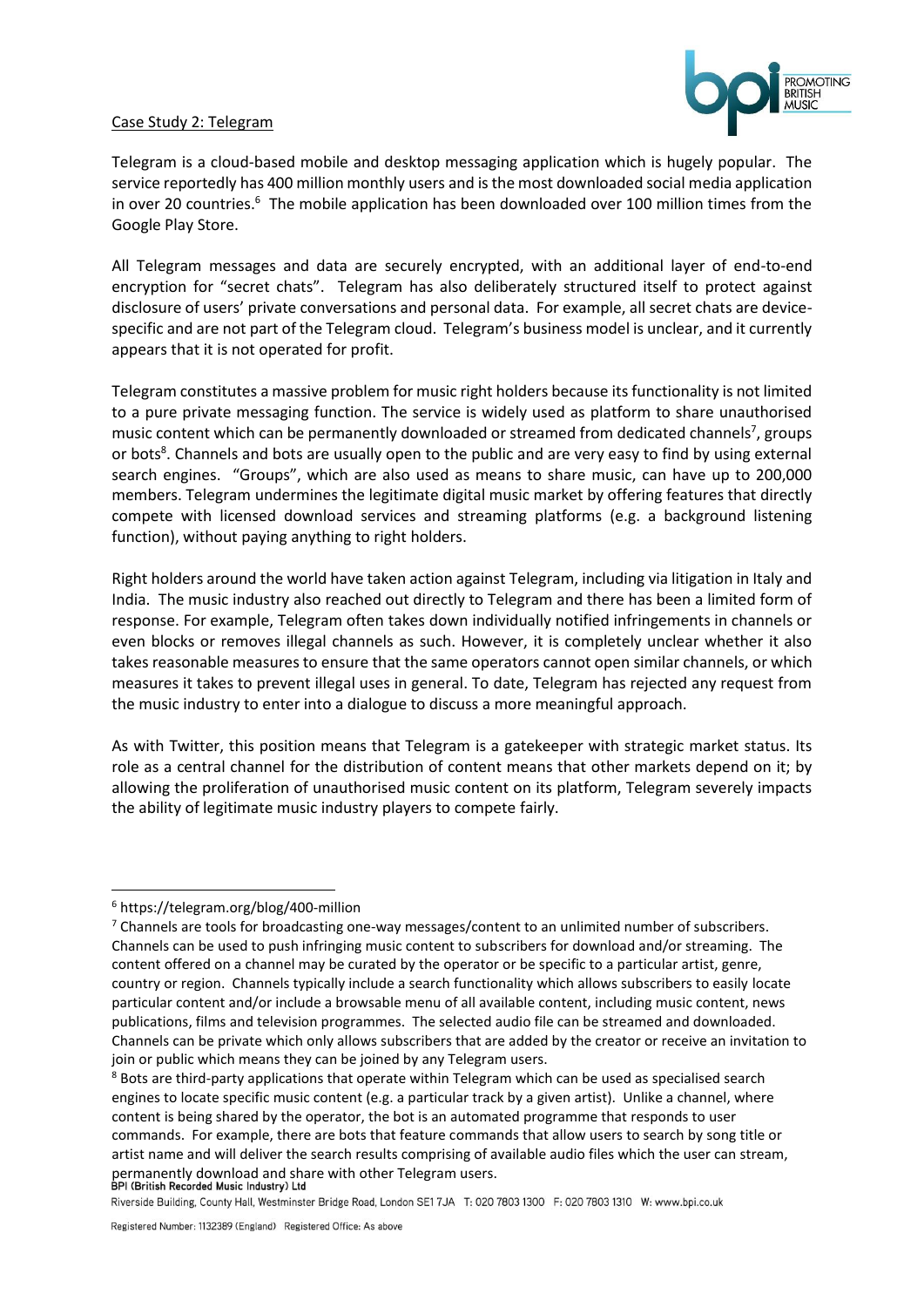

#### Case Study 3: Twitch

Twitch is an interactive live-streaming service for user-created content. It also allows users to upload videos and clips. Initially Twitch focused on video-game play but it is increasingly becoming a general entertainment platform. It is available as a free app on desktop, mobile and television. According to Twitch, it has over 3 million creators streaming each month.

Content on Twitch is highly organised. Tags applied by creators or Twitch itself allow content to be located via browsing or search. Twitch also promotes certain channels and offers personalised recommendations. Twitch generates revenues via advertising, subscriptions and in-game purchases. Twitch shares revenues with creators that qualify as affiliates and partners.

Twitch has increasingly become a problem for music right holders because of the availability of unauthorised music content on the platform. Typical copyright infringements include live streams of sound recordings akin to a radio station or a DJ set, sound recordings included in live video game plays, chat bots delivering specific sound recordings when requested by viewers. Further, live videos and clips can be archived and can therefore remain available to viewers as hosted content.

According to public data, Twitch applies a fingerprint technology to detected copyright infringing sound recordings in hosted videos. However, according to the music industry's experience, this technology does not apply to hosted clips and to live content in general. Therefore copyright infringements often remain completely undetected and right holders are required to send takedown notices addressing the most harmful content on Twitch. A general solution or more proactive measures by Twitch are still missing.

The popularity of Twitch in the video game streaming space, as with the other case studies in their respective markets, means that it is a gatekeeper with strategic market status. Its role as a central channel for the distribution of content means that other markets depend on it; by allowing the proliferation of unauthorised music content on its platform, Twitch severely impacts the ability of legitimate music industry players to compete fairly.

#### **3.2 Search Engines**

Search engines are the primary signposts in the online environment and frequently list extensive copyright infringing sites, including Torrent trackers, Mp3 aggregators and stream rippers, presenting consumers with new ways to access infringing content. Pirate sites affecting the music industry receive a considerable amount of their traffic from search engines, primarily Google Search. For this reason, record labels and music trade bodies continue to invest resources in delisting infringing search results which point users to unlicensed music.

To date, BPI has delisted over 510 million URLs from Google search results linking to illegal copies of UK labels' music; and, in 2020 alone, has delisted over 17 million URLs associated with 193,000 different titles (tracks, singles and albums), on behalf of 35,000 artists and 10,000 labels, across 6,000 pirate sites.

The key objective of our delisting programme is to remove infringing URLs from search results, so that they are not presented to consumers, and to achieve demotion of the infringing website itself, pursuant to a Code of Practice agreed by BPI and the Motion Pictures Association with Google and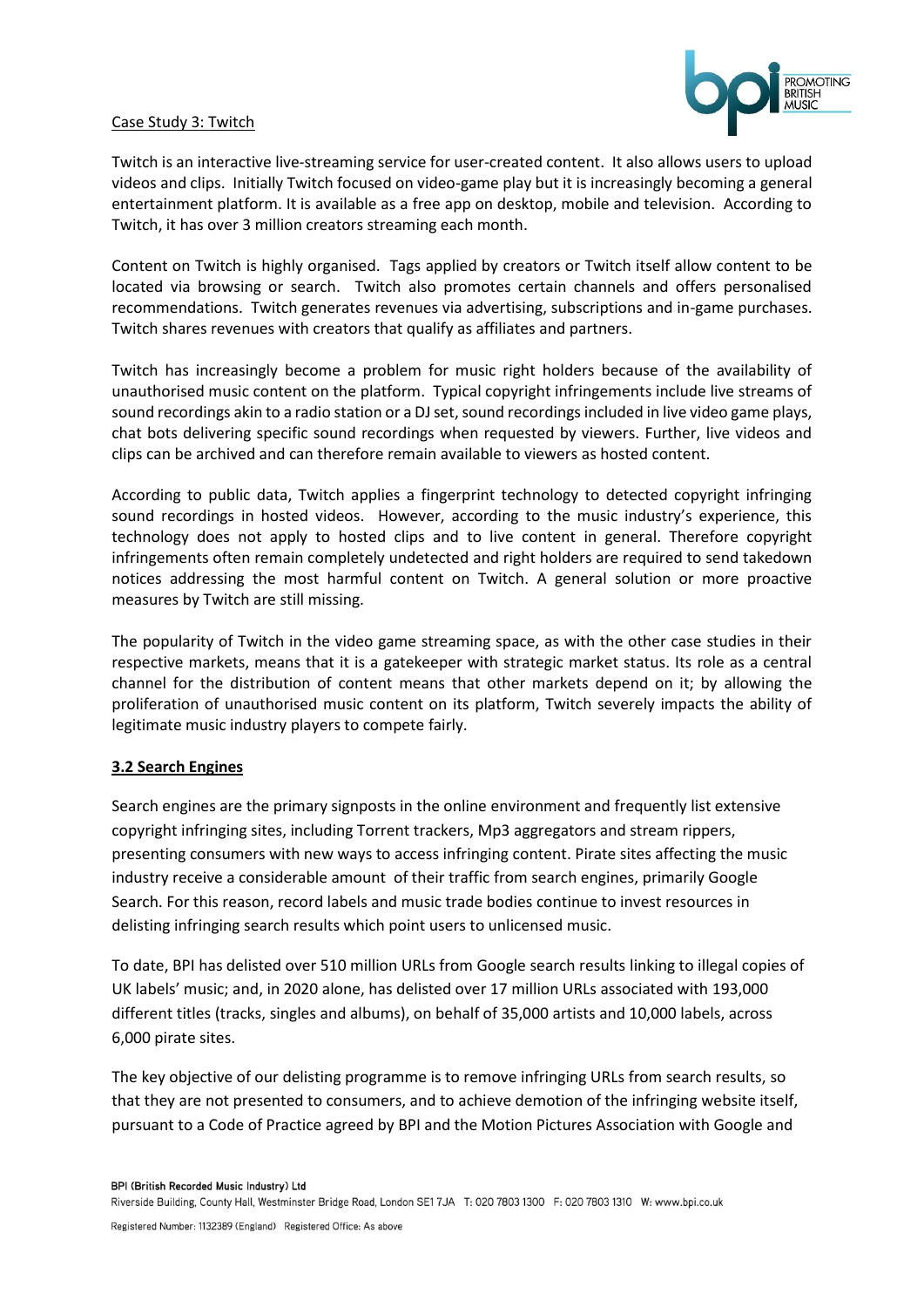

Bing in 2017, whereby a domain which has had over a certain threshold of delisted URLs is expelled from search results.

The demotion mechanism appears to be effective in reducing the visibility to highly-indexed and infringing sites, and we are in discussion with Google to define the parameters for the demotion of stream rippers and other pirate entities. However, we feel that more should be done by Google and other search engines to *prevent* the indexing of infringing results in order to minimise losses to the industry.

Currently, for any infringing page that is being delisted or site that is being demoted, a new one is ready to take their place. We refer to this as 'infringement repopulation'. Right holders have to invest an incredible amount of resources to keep up with the repopulation of infringing search results, while users continue to be served alternative pirate options.

The repopulation phenomenon can be observed across all site types and may take different forms. Pirate sites operators are well aware of the delisting process and have organised themselves to continue their operations nonetheless. In the meantime, music content that could and should be monetised is offered to search engine users for free.

If we take the stream ripping phenomenon, for instance, we understand the role Google could play in reducing the problem. Stream ripping is the most prominent form of digital piracy affecting the music industry, both in the UK and worldwide. Stream rippers are sites or applications that allow users to obtain a direct download of music content from a streaming URL of their choice. Industry survey data shows YouTube is the number-one streaming platform for music, and that content from YouTube accounts for over 90% of the streams which are 'ripped' online. This is due both to its market size and position, and to its refusal to protect content at source by using effective encryption to all of its streams. Legitimate music streaming platforms require users to have paid-for subscriptions to be able to download the same content which any user can currently rip from YouTube for free. This distortion is a major inhibitor to growth within the recorded music market.

Stream rippers generated 250m UK visits in the past 12 months, costing the UK music industry an estimated £17.6m. According to BPI data, over 147m (59%) of these visits came from Search. Given that Google accounts for over 90% of UK search traffic to the major pirate sites monitored by BPI (SimilarWeb) and that streams from YouTube account for over 90% of the music that is ripped online (IFPI Consumer Survey 2019) , the music industry has found itself in a predicament where Google's flagship products (Google Search and YouTube) are the prime gatekeepers to the most prominent form of music piracy. In addition to that, many stream ripping apps can be found on the Google Play store, some with tens of millions of downloads. Google also often features as the provider of advertising services to both stream ripping websites and mobile apps.

Legitimate platforms undertake significant investment to generate traffic, gain subscriptions and provide a revenue stream for artists and labels. The fact that Google points users to pirate sites, hosts infringing mobile apps on their app store and continues to provide advertising services to bad actors devalues the investments made within the legitimate economy to support the workers within

# the industry.

BPI (British Recorded Music Industry) Ltd

Riverside Building, County Hall, Westminster Bridge Road, London SE1 7JA T: 020 7803 1300 F: 020 7803 1310 W: www.bpi.co.uk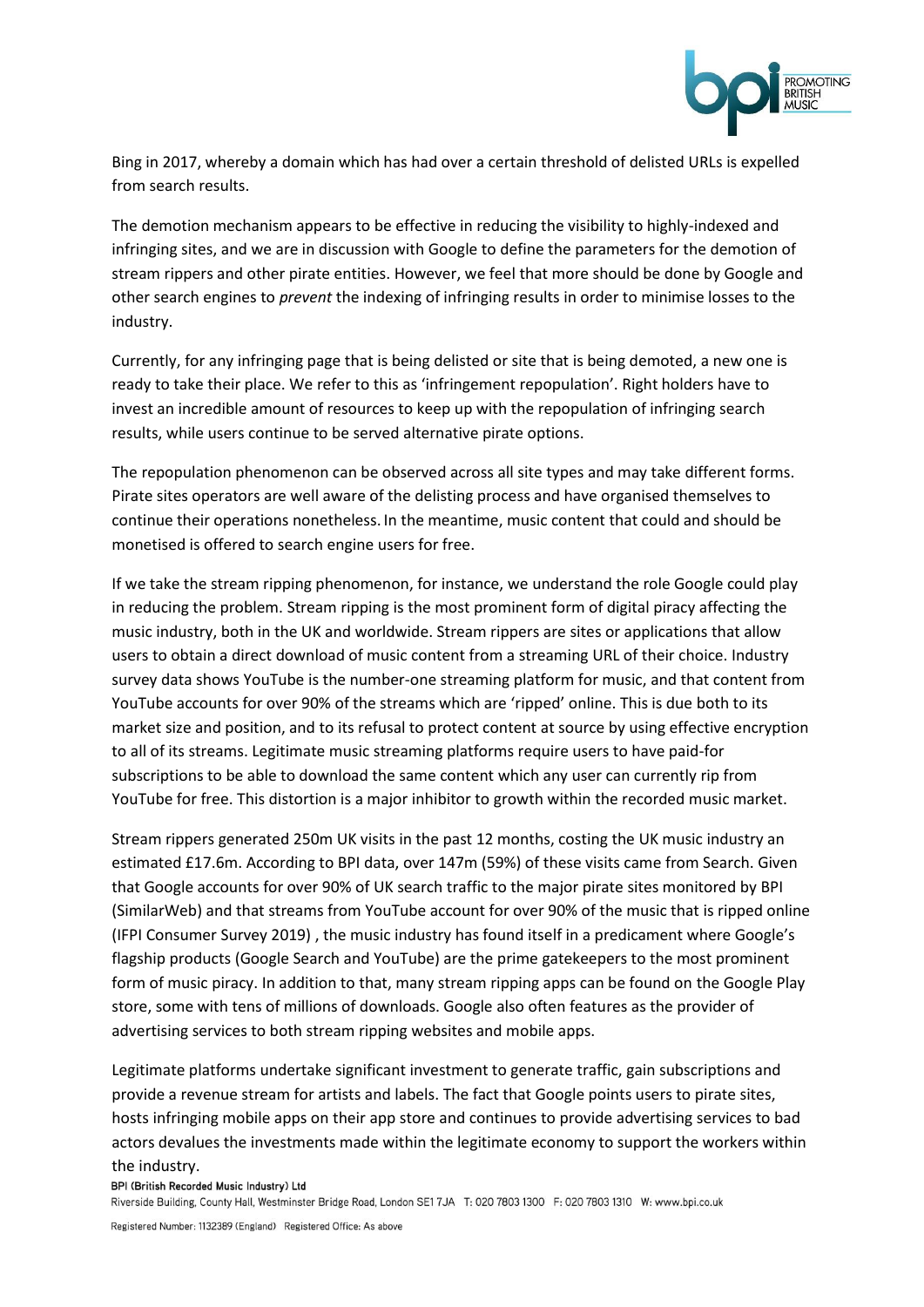

Given the undoubted Strategic Market Status of both Google and YouTube, we hope that the CMA will support the music industry in promoting the necessary measures to ensure that official music services do not have to compete with parasitic entities to secure good ranking in search results.

# **3.3 Online Marketplaces**

Marketplaces include platforms such as Amazon, eBay and Alibaba. The level of IP protection offered by each marketplace platform is currently dependent on the proactive measures the platform *voluntarily* takes. The discrepancies between one platform and another show that these platforms function as gatekeepers with right holders entirely dependent on to whatever changes they may or may not decide to implement.

The differing policies of the various marketplaces perversely favour platforms that have less stringent IP protection policies. Since each platform takes a cut of the sales which they facilitate, preventing infringements can also hurt their bottom line. Thus, this creates a distortion in the market to the benefit of those platforms that chose to do the bare minimum in the absence of effective legislation.

#### Case study: eBay

The platforms that have chosen to take a more proactive action via machine learning or Know-Your-Customer (KYC) procedures (Alibaba and Amazon) are now mostly clean of unlicensed music products. On the other hand, eBay continue to offer a confusing mix of authentic and fake/unlicensed goods, with the latter often undercutting the price of the former and therefore being the preferred choice of the buyers.

This not only creates an unfair competitive regime between legitimate sellers and offenders on eBay, but can also divert traffic from more controlled platforms where the price for the same product will tend to be higher.

In June 2020, eBay.co.uk received 282.3m visits from the UK (SimilarWeb), putting it in a key strategic role for impacting the markets through its actions or indeed inaction. BPI delists more infringing product from eBay than any another platforms combined; in 2020 over 17,000 listings have already been removed from eBay.co.uk. The products range from counterfeits of genuine releases to bootleg recordings, most often in vinyl or CD format, occasionally hard drives and USB sticks. The repertoire offered greatly varies, including current chart-topping tracks, heritage acts and beyond, damaging the industry across the board.

Know Your Customer (KYC) procedures on eBay are much less stringent than elsewhere, and the platform has a much more diffuse range of vendors from larger businesses to individuals selling on an ad-hoc basis. Unlike Amazon and Alibaba, we are unaware of eBay employing any machine learning for the purpose of infringement prevention.

BPI (British Recorded Music Industry) Ltd

Riverside Building, County Hall, Westminster Bridge Road, London SE1 7JA T: 020 7803 1300 F: 020 7803 1310 W: www.bpi.co.uk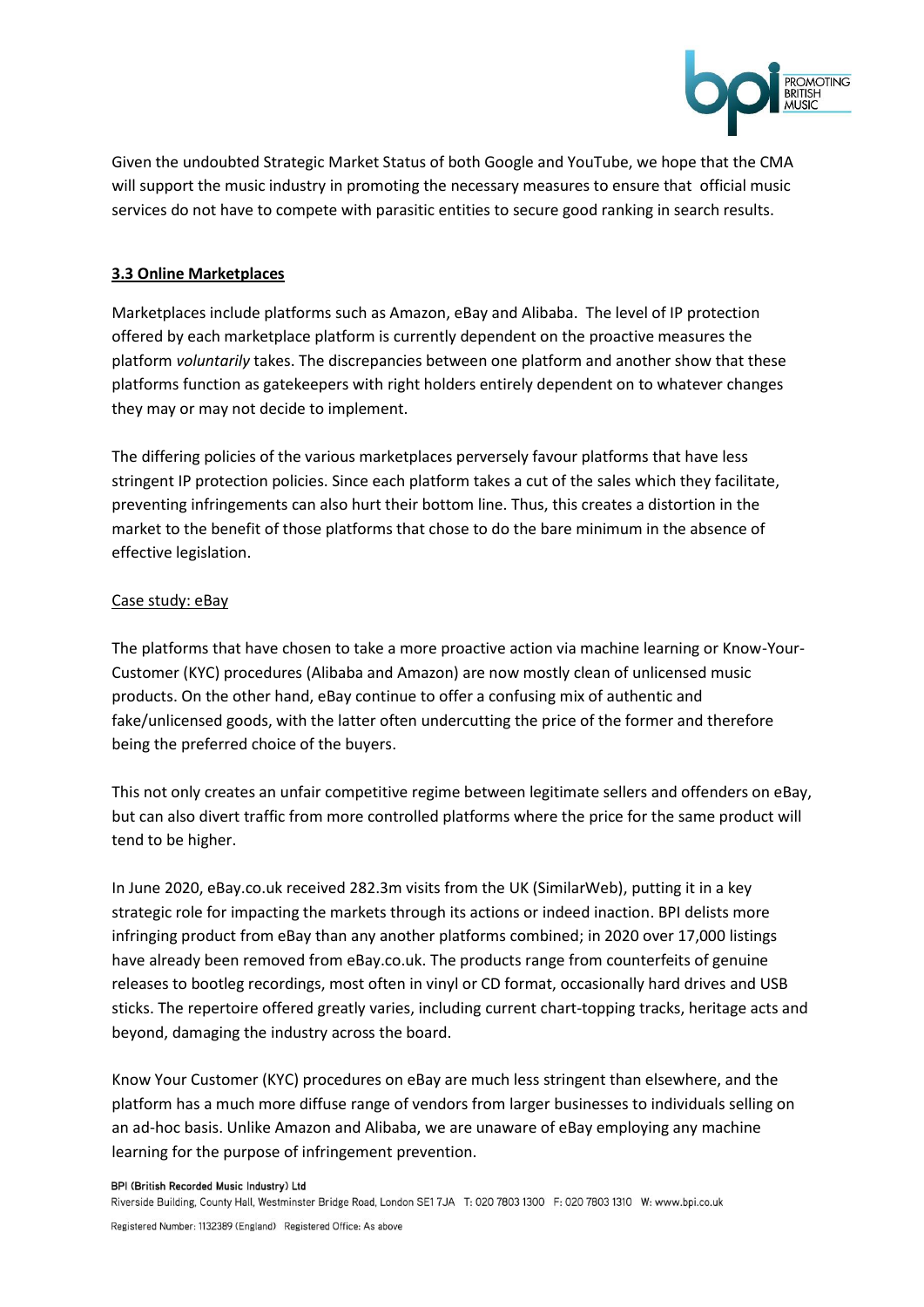

Therefore, we propose the introduction of a standard for the level of IP protection that all marketplace platforms should be able to guarantee in order to ensure fair competition. Ideally, this standard will entail a degree of proactivity in the detection and removal of the infringing content and enhanced Know-Your-Business-Customer procedures. This will work towards such marketplaces no longer negatively impacting other industries via their central role as gatekeepers to the purchase of content and products.

# **3.4 Content Delivery Networks (CDNs)**

Many websites use Content Delivery Network (CDN)<sup>9</sup> and Domain Name Server (DNS) services, including many copyright infringing websites. The by far more popular service is the US based company CloudFlare that claims to serve data from 200 cities in over 95 countries.

#### Case Study: CloudFlare

A consequence of illegal websites using CloudFlare is that right holders cannot determine the original IP address of the website that is responsible for delivering the content. Rather the directory will list the IP address of the server within the CDN from which the content is delivered. In doing so, CloudFlare offers anonymity to operators of illegal websites which makes direct enforcement actions by right holders extremely difficult. CloudFlare also offers other feature beyond the CDN, for example it recently launched the "1.1.1.1. app which is a public DNS resolver and allows users to access websites even if the domain name of that website has been blocked by ISPs; it also offers VPN services. These features are a particular problem in the UK where website blocking procedures through the High Court are an extremely important remedy for right holders. However, these features have much broader repercussions than just the facilitation of copyright infringements, e.g. in relation to users' safety, malware, criminal activities in general.

There are various enforcement actions ongoing in respect of CloudFlare in different jurisdictions around the world, particularly in the US, Italy and in Germany. The actions have been initiated by different right holders whose common objective is to require CloudFlare to stop supporting illegal activities. 75% of the sites currently processed by the BPI anti-piracy department are using the Cloudflare CDN. Given its key strategic role, we believe Cloudflare should do more to prevent its services being used in connection with unauthorised use of content online.

#### **3.6 App Stores**

<sup>&</sup>lt;sup>9</sup> A CDN is a system of distributed servers that improves the efficiency of the delivery of internet content to end users. The CDN works by delivering content from servers that are geographically closer to areas of higher user demand. CDNs typically achieve this by maintaining servers in data centres around the world. They replicate the website's content on each of the servers, so that the content can be downloaded from the place which is closest to the user, rather than having to deliver it from a central point, which may be a long way from where the user is physically located. The benefits to website operators from using a CDN include: (i) increased content delivery speed; (ii) ability to cope with a high level of web traffic that may overload the servers of the client website; and (iii) caching static content so sites may remain active even if a client website's server goes down. CDNs can also often offer benefits to website operators for dealing with network security threats such as hacking, DDoS attacks or viruses. Once a threat has been detected at one location in the CDN network, a solution or fix can be found to deal with it at the point where it was located, and then disseminated throughout the CDN network, thereby making that network more secure for all users.<br>BPI (British Recorded Music Industry) Ltd

Riverside Building, County Hall, Westminster Bridge Road, London SE1 7JA T: 020 7803 1300 F: 020 7803 1310 W: www.bpi.co.uk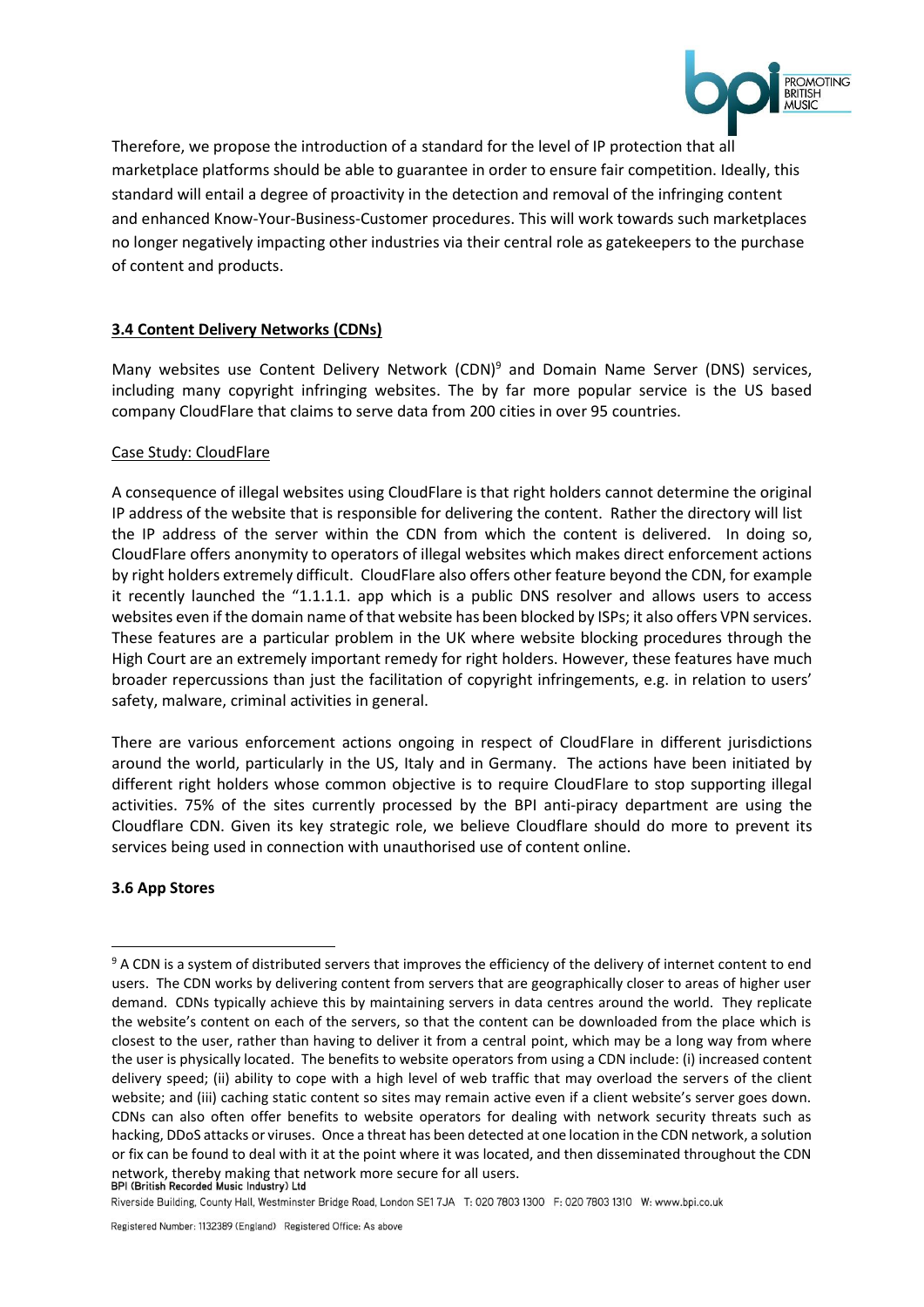

App stores, such as Google's Google Play Store and Apple's App Store, are digital distribution platforms for computer software called applications, often in a mobile context. App stores control the distribution of content, via (generally, but not exclusively, third party) apps, to users, which puts them in a central gatekeeper role when it comes to the distribution of content that may affect digital content markets.

# Case Study: Google Play Store

The Google Play Store, owned and operated by Google, Inc, is the official mobile application store for Android devices.

As at the start of Q2 2020, the Google play store contains over 3.3 million android applications. Unlike other application stores the play store requires that developers pay a one-time registration fee of \$25 in order to publish their application on the platform. The platform allows developers to categorise applications as well as setting a price for the application, including in-app purchases. There are 33 categories of mobile application on the Google Play Store with Music & Audio comprising of 6.1% of all published applications, with 1% of these paid applications. Music is also heavily featured in applications categorised as 'Games' which represents 24% of the total applications available. The Google Play Store is included as part of the android operating system installed on mobile devices, tablets and some laptops. Google offers developers a 'Software Development Kit' ("SDK") which allows for the rapid development of applications. In addition, there are many other SDKs available to streamline development and functionality.

Over the last year, right holders have continued to request the removal of applications where either the application's primary purpose is either stream ripping or direct distribution of unlicensed music, or sound recordings are used as a soundtrack to a game without a licence. In addition, right holders have observed a growing trend whereby full albums or compilations are embedded within an application and available to the user via an inbuilt player and operate as if the album was purchased via a licensed platform. There are over 8,000 of these applications with the majority of these applications being free to the user and containing in-app advertising. The number of these applications grows daily with Google taking on average 2 – 3 weeks to remove.

This role provides the Google Play Store with a central gatekeeper role when it comes to the distribution of content that may affect digital content markets.

# **3.5 Other problematic intermediaries**

The categories and case studies included here are intended to give a sense of the range of gatekeepers involved in providing access to infringing material online. The examples given focus on just some of the operators who act as intermediaries. However, there are a number of others who should also be considered to have SMS and appropriate for inclusion within the scope of a Code of Conduct. This includes internet access providers, hosting service providers, payment providers, domain name registrars and registries; advertisers.

Further information can be provided on these types of services if of value to the Digital Taskforce's

# further considerations.<br>BPI (British Recorded Music Industry) Ltd

Riverside Building, County Hall, Westminster Bridge Road, London SE1 7JA T: 020 7803 1300 F: 020 7803 1310 W: www.bpi.co.uk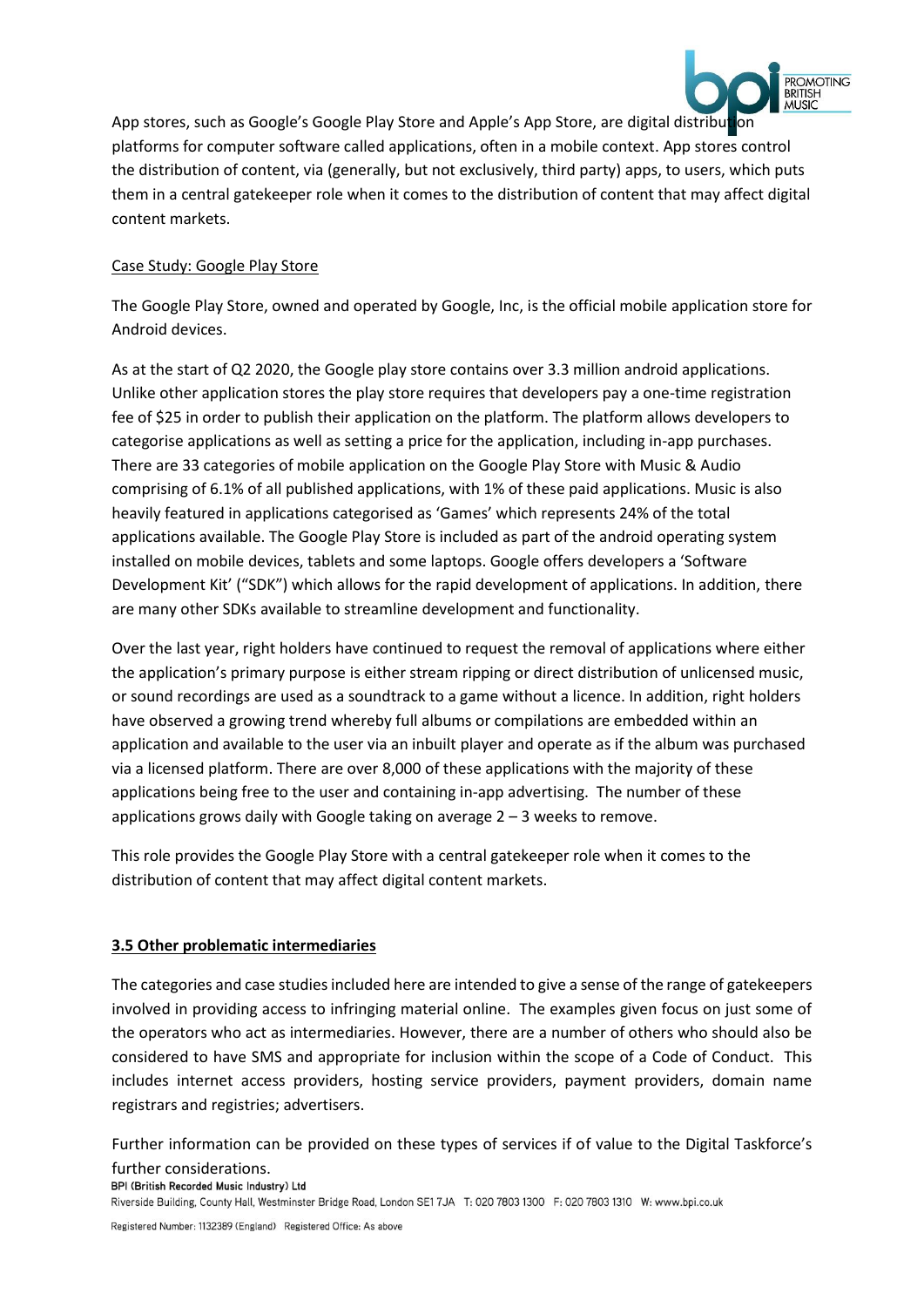

#### **4. REMEDIES: RESPONSIBILITIES AND OBLIGATIONS FOR DIGITAL SERVICES – CODES OF CONDUCT**

#### **4.1 Industry and policy & regulatory action to date**

Since the rise of the internet and the explosion in unauthorised, infringing music distribution and usage from the early 2000s, the music industry has taken extensive steps to tackle piracy.

Many IP-based sectors have invested extensively in resources – human, technical and financial - to track infringing behaviour issue notices and report repeated, infringing activity. This includes the BPI, which acts on behalf of the UK recorded music industry in the UK, in collaboration with IFPI (International Federation of the Phonographic Industry), which coordinates the work with the other international trade bodies. The music industry sends out millions of takedown notices to online services every year which requires a huge human effort and significant financial resources. It should also be noted that the vast majority of these notices refer to content that has already been notified to the same online service before. Costly civil actions are also frequently undertaken against pirate site operators.

BPI is actively involved in Operation Creative, an anti-piracy operation funded by the UK IPO and managed by the City of London Police Intellectual Property Crime Unit (PIPCU). Pirate sites popular among UK users are added to the Infringing Website List (IWL) held by PIPCU.

Once a site is on the IWL, PIPCU will issue a Cease & Desist (C&D) notice to the site operator(s) (if known), take action to disrupt any money flow coming from advertising and payment providers as well as the provision of internet services by registrars, registries and web hosts. The IWL now has more than 4000 copyright infringing websites on it, 550 of which have been referred by BPI since particularly detrimental to the music industry.

The BPI works closely with the Government's Intellectual Property Office (IPO) who are responsible for overarching policy relating to IP and work in conjunction with industry around enforcement of IP regulation (including participation in the roundtables discussed below). The BPI and the Motion Pictures Association (MPA) also work together on a public education campaign funded by the UK IPO to promote consumption of digital content from legitimate sites under the banner of 'Get It Right from a Genuine Site'.

In the UK Government's Creative Industries Sector Deal, published in 2018, UK policy makers acknowledged the economic importance of the creative industries, which now generate £111billion in GVA for the UK economy. It also recognised the scale and severity of IP infringement in hampering this important sector, including music. To address this problem, roundtables were established by the IPO and chaired by the BPI to give right holders and digital service providers a common platform to discuss IP related issues and get a formal commitment by the DSPs to take a more active role in ensuring IP protection. Right holder participants included representatives from music, film and TV, publishing and sport. Roundtables covered social media, online mar and online advertising.

Riverside Building, County Hall, Westminster Bridge Road, London SE1 7JA T: 020 7803 1300 F: 020 7803 1310 W: www.bpi.co.uk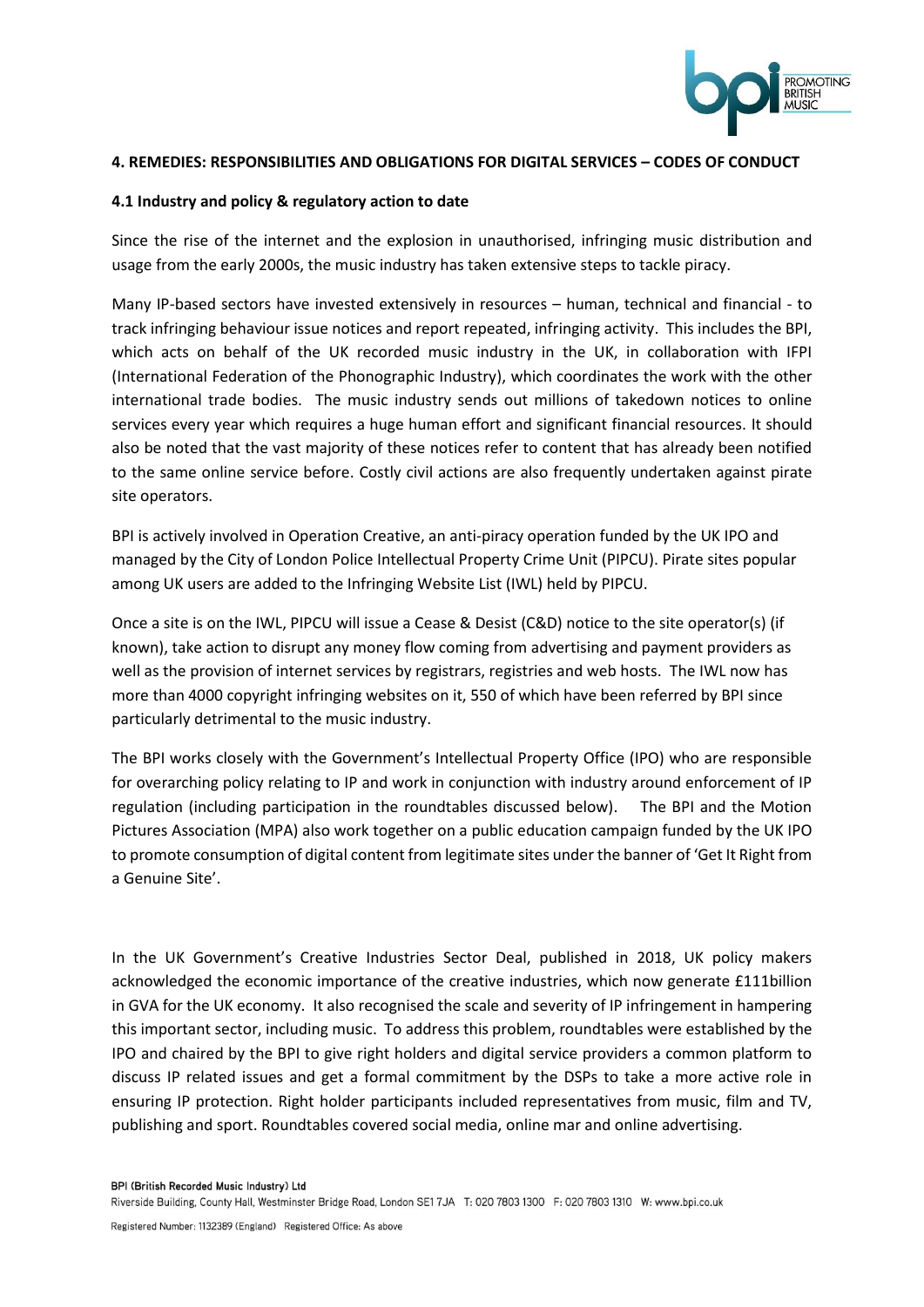

As noted above, regrettably, the roundtables have so far produced limited results and their voluntary nature has made extracting firm commitments challenging. However, the examples provided above demonstrate the scale of the problems that continue to exist, without any available remedies presently available to tackle them.

Proposals to seek statutory measures to address piracy are still being negotiated. Discussions about the introduction of an online harms legislation have also been ongoing, with the case being made that the economic (and associated consumer harms) outlined above could legitimately be considered for inclusion in an Online Harms Bill. However, the Government has indicated that this is not the proposed approach. Therefore, the introduction of Codes of Conduct would be a suitable and impactful vehicle through which these concerns could be addressed.

The various initiatives that the music industry has been engaged in have identified a range of remedies to tackle copyright infringement and unlicensed music distribution that should be included within the Codes of Conduct. Some key remedies are summarised below.

# **4.2 Code of Conduct remedies**

Under a general "Duty of Care", DSPs should be required to take reasonable steps to stop and prevent copyright infringement. The reasonable steps will depend on the type of platform or intermediary in question, but any action should be meaningful and effective to ensure content protection. The Codes of Conduct are aimed at enhancing the accountability of all types of digital services in matters of IP protection.

Key areas that should be covered by the Codes of Conducts are:

# **4.2.1 Notice & Staydown (N&SD)**

Repeat infringement remains a significant problem. The measures currently employed by the platforms (Notice and Takedown) are ineffective in tackling the sheer volume and nature of copyright infringing content online. This is partly because insufficient steps have been taken to introduce content recognition technology - such as fingerprinting and auto-recognition – which would identify infringing content prior to it appearing. In terms of the removal of content once notified, it is generally the case that upon notification service providers only remove the individual URL named in the notice, rather than removing all the same infringing copies of the same sound recording. Furthermore, nothing is done to guard against the same piece of infringing material being re-uploaded. 88 per cent of IFPI notices refer to content that has already been notified to the same

website, platform or intermediary. In the UK, in 2019, 67,364 UK music titles (tracks, singles and albums) were repeatedly made available under differ URLs following BPI's delisting action. Over 1,000 sites listed the same content multiple times, in some cases tens of times (up to 33 times).

#### *Key requirements:*

When a hosting service provider becomes aware of infringing content:

• Content recognition technology such as finger-printing and auto recognition should be required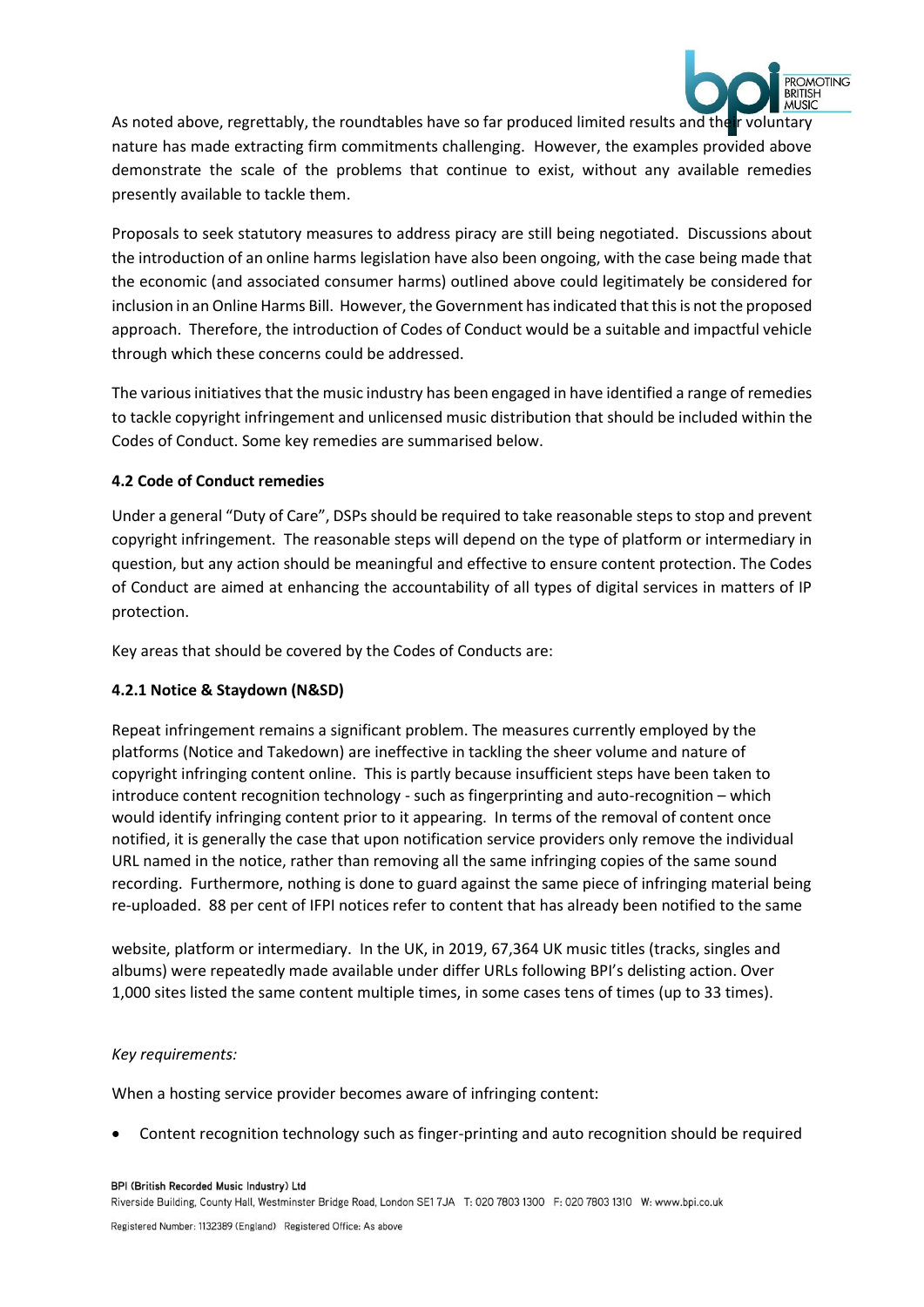

• A notice and stay down policy should be introduced, whereby all copies of the same work/sound recording should be removed to ensure the same work or recording is not re-posted or uploaded in the future

### **4.2.2 Transparency and Know Your Business Customer**

Intermediaries should operate with more transparency. They should provide accurate details to right holders having the legitimate interest of protecting their intellectual property rights and who wish to pursue legal action in appropriate circumstances (right of information).

The existing Know Your Customer obligations contained in the E-Commerce Directive have been shown to be inadequate and unenforceable. A new "Know Your Business Customer" (KYBC) requirement should be introduced, reflecting the processes that exist in the physical world, such as in financial and legal services.

Under a KYBC policy, all intermediaries should ensure that they know the customers they are providing services to. Thus, they should regularly verify relevant information provided by customers, and should maintain accurate details in their customer database.

As long as intermediaries do not keep accurate customer details, right holders, law enforcement agencies and other relevant stakeholders will not be able to take direct action against the operators of copyright infringing websites (or other types of cybercrime).

# *Key requirements:*

- Digital services should be required to verify the identity of their business customers and have accurate and meaningful information about them
- At a minimum this should include: true and verified name, physical address, email address and telephone number. For legal entities this should also include up to date information on company directors and other responsible persons. It may also be appropriate to check bank details.
- Regular checks should be applied to these records
- Where there is failure to comply either by withholding or providing incorrect information digital services should terminate services to websites or online services

#### **4.2.3 Free API Access**

At present, right holders are constrained in their ability to locate and send notices to infringing content as a result of restricted API access. Enforcement efforts would be assisted with unfettered access to APIs in a way that facilitates detection of infringements on the platform that is commensurate to the

scale of those infringements. Illegal services usually make it extremely difficult to locate any infringing content on their service, e.g. if they incentivise users to use link shorteners and protectors that make the content undetectable. Furthermore, some services require payment for using their API to locate copyright infringing content (include Twitter and amounts). As a result locating infringing material (already an onerous task on right holders) can be unnecessarily inefficient and costly.

*Key requirements:*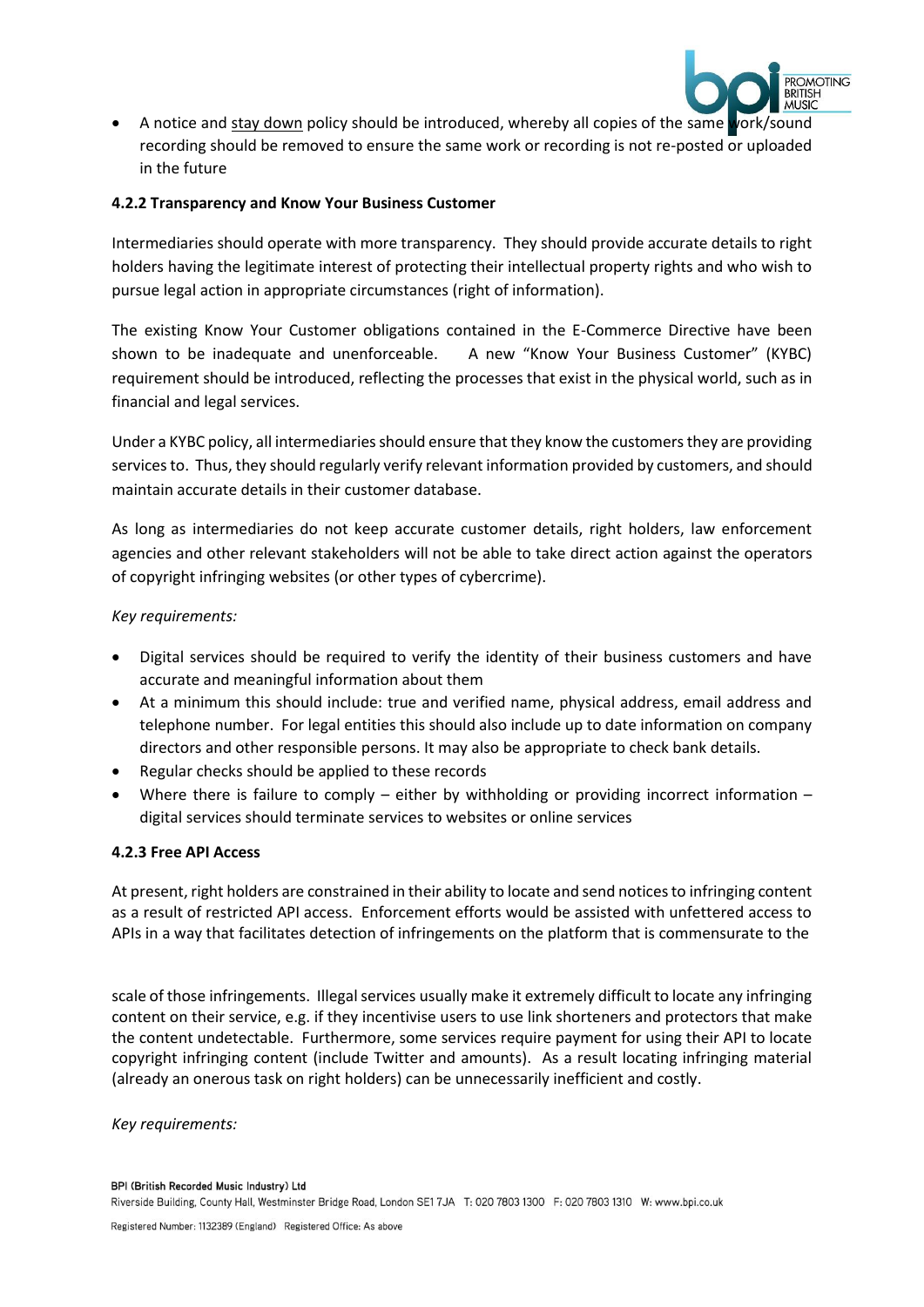

- Current free API limits should be lifted, providing unrestricted access to detect and prevent infringement
- Free API access should be available on all relevant services falling within scope of the Code (e.g. Twitter should not be in a position to charge)
- Right holders should be able to search more efficiently, for example by searching for multiple keywords/hashtags simultaneously (for example linking an artist and a song title)

# **4.2.4 Additional remedies**

Additional remedies, reflecting the issues outlined in section 3 in relation to Scope, might include:

- Measures relating to bulk reporting (enabling multiple reporting of infringements at one time (rather than individual forms; and increased attachment sizes)
- More automation / use of content recognition tools, including finger print, auto recognition and trigger terms, to enable more automated identification of infringing content;
- Enforcement dashboards to improve transparency;
- In terms of stream ripping, encryption of streams where requested by the rightsholder (for example You Tube); an enhanced demotion signal for stream rippers which allow users to circumvent TPMs, and new policies to tackle proxy aggregators which act as gateways to infringing sites.

#### **5. PROCEDURE**

By way of conclusion, the BPI offers a few brief thoughts on the question of procedure and how the Codes of Conduct might operate in practice. The model of high level Codes of Conduct which may be accompanied by guidance to provide more granular, service level detail is a sensible approach and one which would facilitate the flexibility that it will be important to establish. We therefore strongly agree that "any new approach will need to allow any future regulator or regulators to take swift action to address harm where it arises". Experience shows that digital markets evolve at significant pace. For rightsholders whose content is distributed and used on these platform, the speed of change and the constant emergence of new services and the growth of existing ones makes it a priority to ensure that a Code of Conduct framework is able to adapt quickly and to include any platform having gatekeeper, Strategic Market Status. Devised in this way will ensure that the introduction of Codes of Conduct will provide clarity both to rightsholders and clarity and certainty to digital services about the responsibilities they have. This approach will have meaningful, positive impact on both digital innovation and on the creative industries in navigating the next phase of evolution of the digital market.

We trust this submission is useful to the work of the Digital Taskforce in articulating the key issues for the recorded music sector and where the introduction of Codes of Conduct could play a valuable role in helping combat unauthorised use of content online. We would be more than willing to meet with officials leading this work to discuss the matters raised here in more depth.

Redacted version November 2020